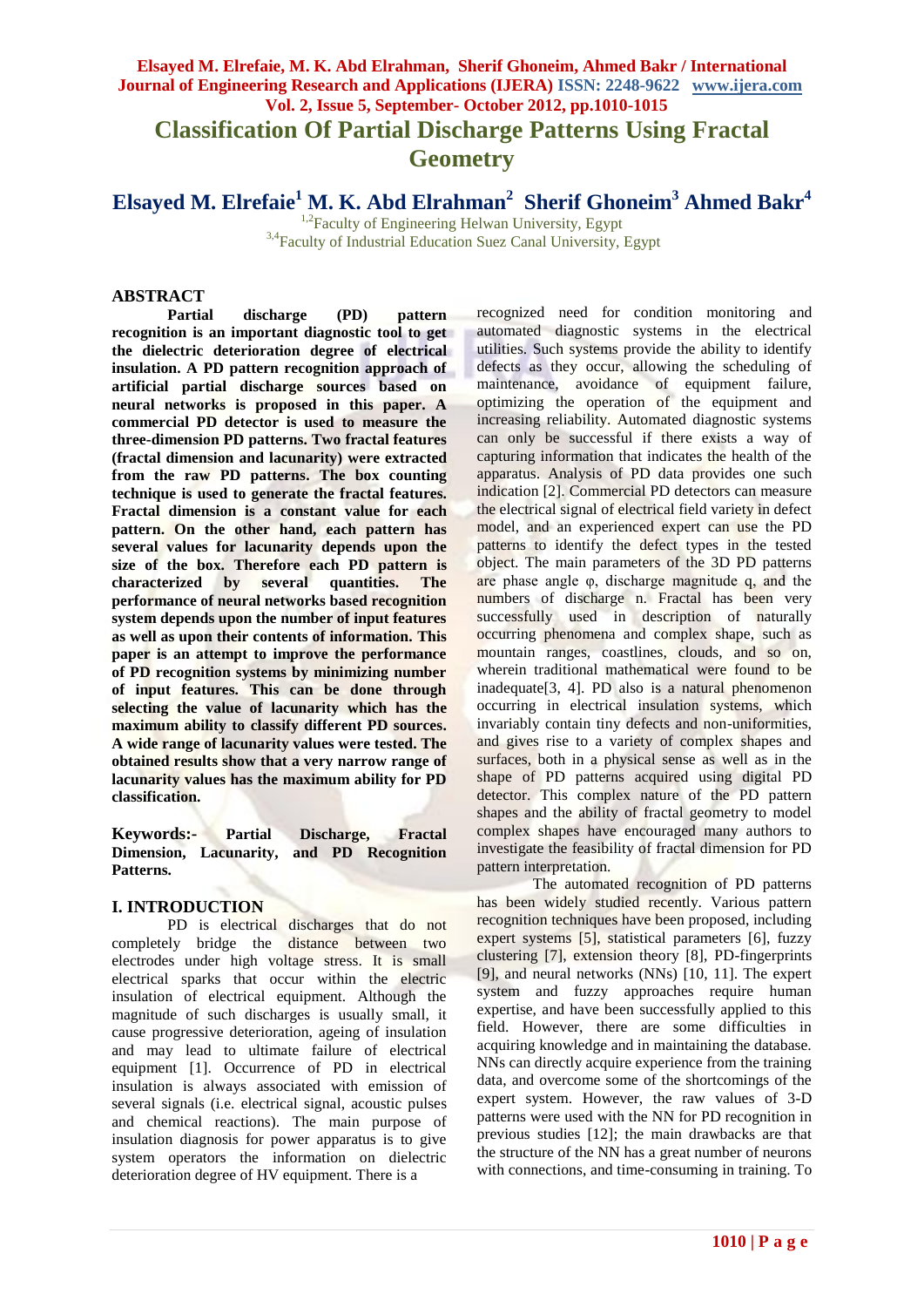improve the performance, two fractal features that extract relevant characteristics from the raw 3-D PD patterns are presented for the proposed NN-based classifier. It can quickly and stably learn to categorize input patterns and permit adaptive processes to access significant new information. To demonstrate the effectiveness of the proposed method, 30 sets of PD patterns from HV defect models are tested.

# **II. PRACTICAL PD FIELD MEASUREMENT**

When the intensity of electric field exceeds the breakdown threshold value of a defective dielectric, PD occurs and results in a partial breakdown in the surrounding dielectrics. PD is a symptom of insulation deterioration. Therefore, PD measurement and identification can be used as a good insulation diagnosis tool to optimize both maintenance and life-risk management for power apparatuses.

The new standard IEC60270 [13] for PD measurement has been published in 2001, which establishes an integral quality assurance system for PD measurement instead of the old standard IEC60060-2 published in 1994. The standard IEC60270 ensures accuracy of measuring results, comparability and consistency of different instruments and measuring methods. Moreover, the new standard provides digital PD measuring recommendations as well as the analog measuring. In this work, all PD experiments are based on the new standard IEC60270.

A PD experiment laboratory, including a set of precious instrument has been used. The constitution of the laboratory includes a PD analyzer (the computer aided measuring system LDD-6), a high-voltage control panel, a high-voltage transformer, a calibration capacitor, and a coupling capacitor.

## **III. EXTRACTION OF PD FEATURES FOR RECOGNITION PURPOSES**

Fractals have been very successfully used to address the problem of modeling and to provide a description of naturally occurring phenomena and shapes, wherein conventional and existing mathematical methods were found to be inadequate. In recent years, this technique has increased attention for classification of textures and objects present in images and natural scenes and for modeling complex physical processes. Fractal dimensions are allowed to depict surface asperity of complicated geometric things. Therefore, it is possible to study complex objects with simplified formulas and fewer parameters [14]. PD also is a natural phenomenon occurring in electrical insulation systems, which invariably contain tiny defects and non-uniformities, and gives rise to a variety of complex shapes and surfaces, both in a physical sense as well as in the shape of 3D PD patterns acquired using digital PD

detector. The fractal features, fractal dimension and lacunarity of phase windows are extracted to highlight the more detailed characteristics of the raw 3D PD patterns.

# **II. A. FRACTAL DIMENSION**

The fractal dimension (FD) has been applied in texture analysis and segmentation shape measurement and classification of image and graphic and analysis in other fields. There are quite a few definitions of FD making sense in certain situations. Thus, different methods have been proposed to estimate the FD [15, 16].

While the definition of fractal dimension by self-similarity is straightforward, it is often difficult to compute for a given image data. However, the box counting technique can be used for this purpose easily. In this work, the method suggested by Keller [17] for the computation of fractal dimension from an image data has been followed. Let  $p(m, L)$  define the probability that there are *m* points within a box of size *L* (i.e. cube of side *L*), which is centered about a point on the image surface.  $P(m, L)$  is normalized, as below, for all *L* [8].

$$
\sum_{m=1}^{n} p(m.L) = 1 \tag{1}
$$

Where, *N* is the number of possible points within the box. Let *S* be the number of image points (i.e. pixels in an image). If one overlay the image with boxes of side *L*, then the number of boxes with *m* points inside the box is  $(S/m)$   $p(m, L)$ . Therefore, the expected total number of boxes needed to cover the whole image is

$$
N(L) = \sum_{m=1}^{N} \sum_{m=1}^{S} p(m.L) = S \sum_{m=1}^{N} \frac{1}{m} p(m.L)
$$
 (2)

The fractal dimension can be estimated by calculating  $p(m, L)$  and  $N(L)$  for various values of  $L$ , and by doing a least square fit on [*log(L), -log(N(L))*]. To estimate  $p(m, L)$ , one must center the cube of size *L* around an image point and count the number of neighboring points *m*, that fall within the cube. Accumulating the occurrences of each number of neighboring points over the image gives the frequency of occurrence of *m*. This is normalized to obtain  $p(m, L)$ . Values of  $L$  are chosen to be odd to simplify the centering process. Also, the centering and counting activity is restricted to pixels having all their neighbors inside the image. This will obviously leave out image portions of width =  $(L -1)/2$  on the borders. This reduced image is then considered for the counting process. As it seen, large value of *L* results in increased image areas from being excluded during the counting process, thereby increasing uncertainty about counts near border areas of the image. This is one of the sources of errors for the estimation of  $p(m, L)$  and thereby FD. Additionally, the computation time grows with L value. Hence values from  $L = 2$  to  $\overline{L} = 40$  were chosen for this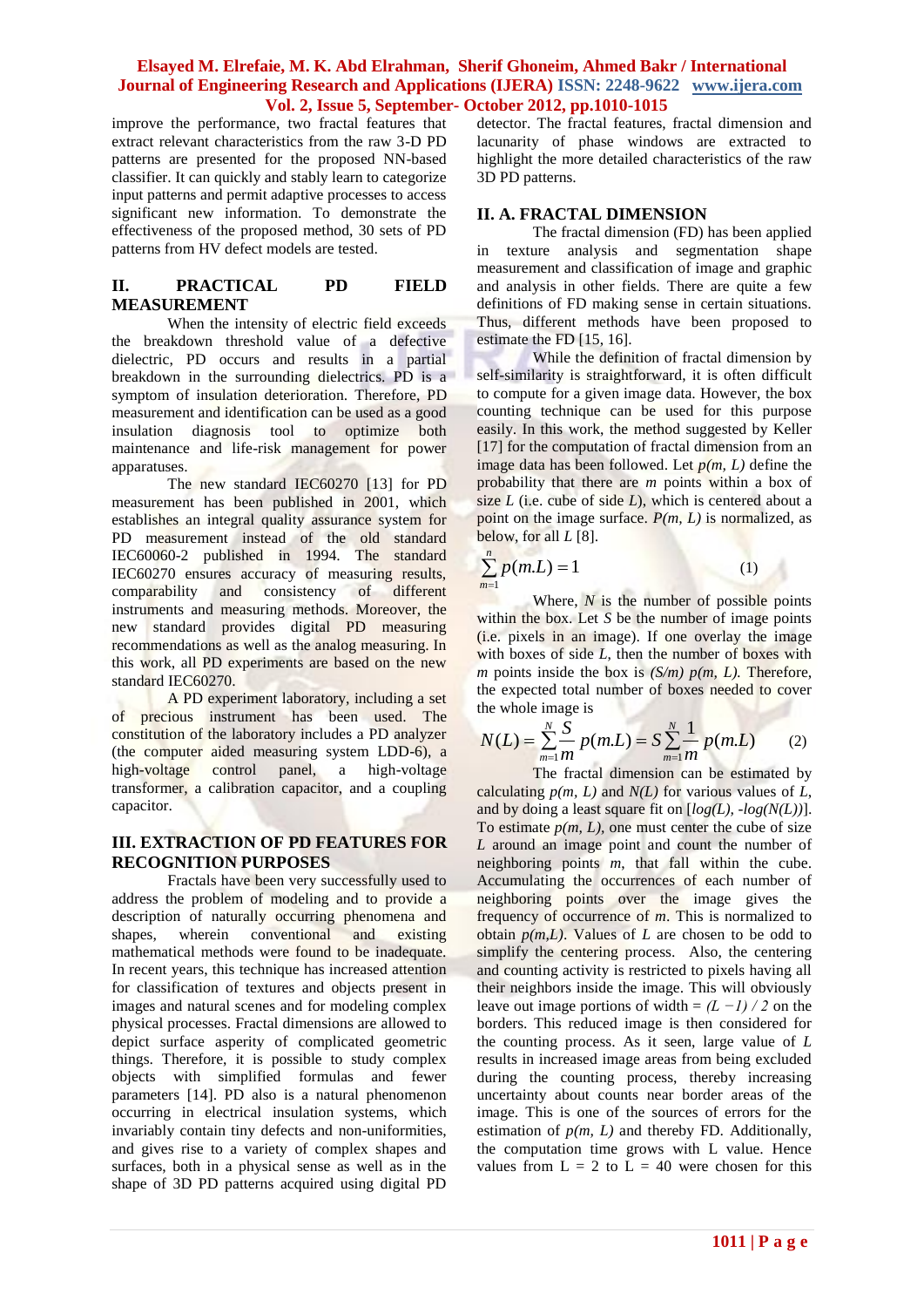work. Figure1 shows a sample plot of *log (L) and* −*log (N (L))*.



Figure 1: The sample plot of the set  $\lceil \log(L), - \log(N) \rceil$ (L))] for different box size L

#### **II. B. LACUNARITY**

Theoretically, ideal fractal could confirm to statistical similarity for all scales. In other words, fractal dimensions are independent of scales. However, it has been observed that fractal dimension alone is insufficient for purposes of discrimination, since two differently appearing surfaces could have the same value of *FD*. To overcome this, Mandelbrot [18] introduced the term called lacunarity *Λ*, which quantifies the denseness of an image surface. Many definitions of this term have been proposed and the basic idea in all these is to quantify the "gaps or lacunae" present in a given surface. As a result, lacunarity can be thought as a measure of 'gappiness' of a geometric structure. More precise definition was given as a measure for the deviation of a geometric object from translational invariance [19, 20]. The concept of lacunarity was established and developed from the scientific need to analyze multi-scaling texture patterns in nature (mainly in medical and biological research), as a possibility to associate spatial patterns to several related diagnosis. Regarding texture analysis of urban spaces registered by satellite images, lacunarity is a powerful analytical tool as it is a multi-scalar measure, that is to say, it permits an analysis of density, packing or dispersion through scales. In the end, it is a measure of spatial heterogeneity, directly related to scale, density, emptiness and variance. It can also indicate the level of permeability in a geometrical structure [21]. One of the useful definitions of this term as suggested by Mandelbrot is

$$
M(L) = \sum_{M=1}^{N} m p(m.L)
$$
 (3)  

$$
M^{2}(L) = \sum_{M=1}^{N} m^{2} p(m.L)
$$
 (4)

Where N is the numbers of point in the data set of size L, the lacunarity becomes





Figure 2: The sample plot of the variation of lacunarity with respect to box size L

Figure2 shows a sample plot of the variation of lacunarity with respect to box size *L* for different PD patterns. Figure 3 shows the overall procedure for extracting fractal features. The first step is to transfer PD pattern to a  $360\times360$  matrix and use boxes with different sizes to cover the matrix. In fractal dimension computation, we can obtain *N (L)*. In lacunarity computation,  $M(L)$  and  $M<sup>2</sup>(L)$  have to be calculated and then by using equation (5) lacunarity can be determined.



Figure 3: Procedure for computing fractal dimension and lacunarity

#### **IV. PARTIAL DISCHARGE EXPERIMENTAL RESULTS**

Using a conventional phase resolved PD analyzer (the computer aided measuring system LDD-6), 3-D PD patterns corresponding to different PD sources were acquired. These PD sources are due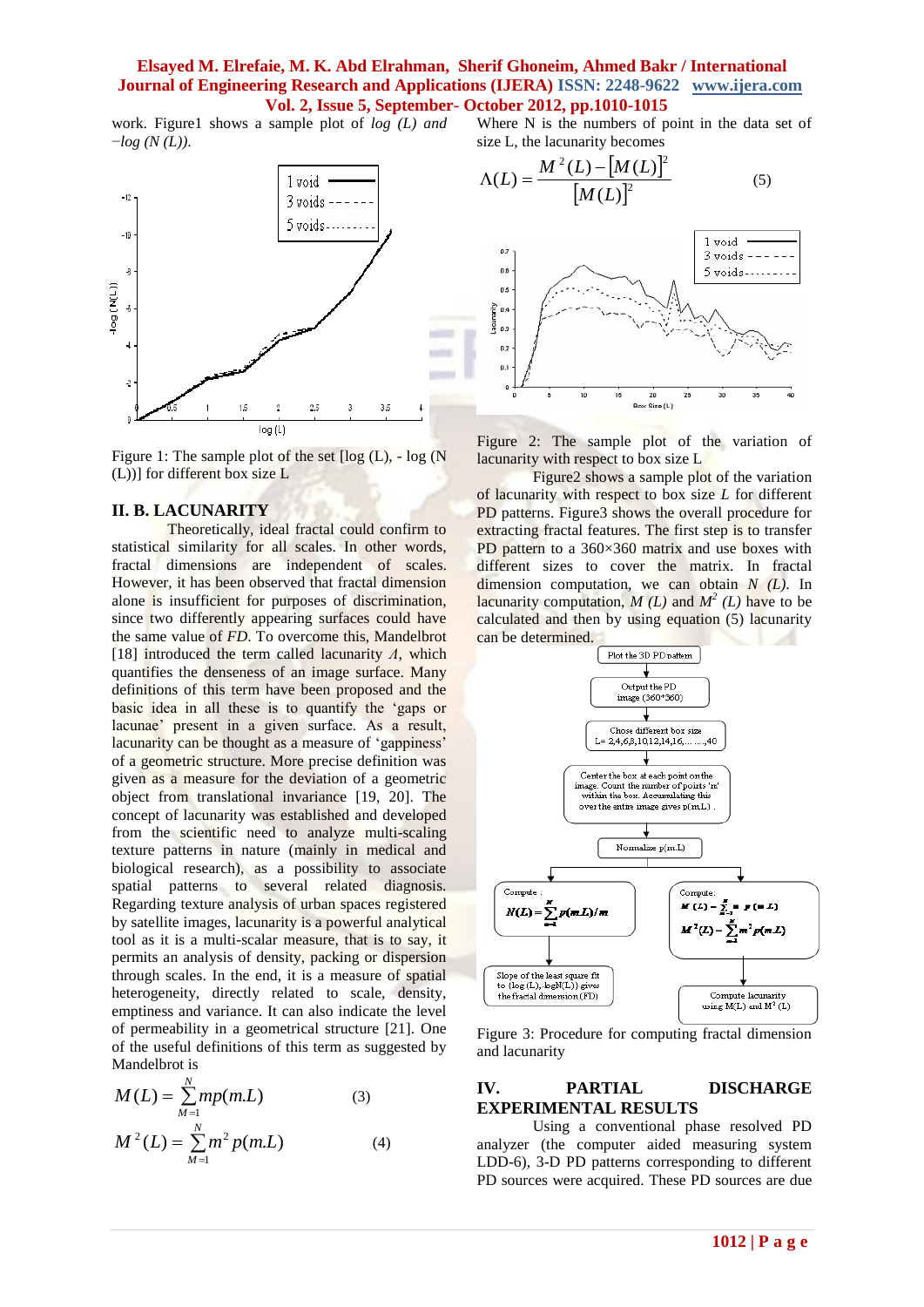to the artificially introduced defects within carefully designed insulation models. Three types of partial discharge generation source were used. The internal discharge due to one void, three voids and five voids in mica insulators as shown in Figure 4 were measured. In the testing process, all of the measuring data are digitally converted in order to store them in the computer. Then, the PD pattern classifier can automatically recognize the different defect types of the testing objects. Typical measurement results of each partial discharge generation source are illustrated in Figure 5, Figure 6, and Figure7.



Figure 4: Test samples







Figure 6: Partial discharge pattern due to three voids



Figure 7: Partial discharge pattern due to five voids Obviously, differences in patterns of partial discharge measurement results were obtained. Each partial discharge generation source generated individual partial discharge pattern. These measurement data are used to test the purpose technique. Characteristics of partial discharge data were calculated by using fractal features to apply for pattern recognition and classification.

The individual 3-D PD patterns are plotted. The x and y axes correspond to the phase and amplitude (or charge), respectively. The matrix elements correspond to the pulse count data (or the z axis of the 3-D pattern). Fractal features are computed for all the available patterns recorded. Figure 8 is a plot of fractal dimension and lacunarity for different discharge sources. It is obvious that patterns belonging to a particular defect type gather together.



Figure 8. Fractal dimension and lacunarity of different discharge sources

# **V. RECOGNITION RESULTS AND CLASSIFICATION**

The main objective of this paper is how to determine the box size which acquires the lacunarity the maximum ability to classify different types of defect that produce PD data. In this aim, a multilayer artificial NN could appear as a suitable possible solution to classify PD patterns. A back propagation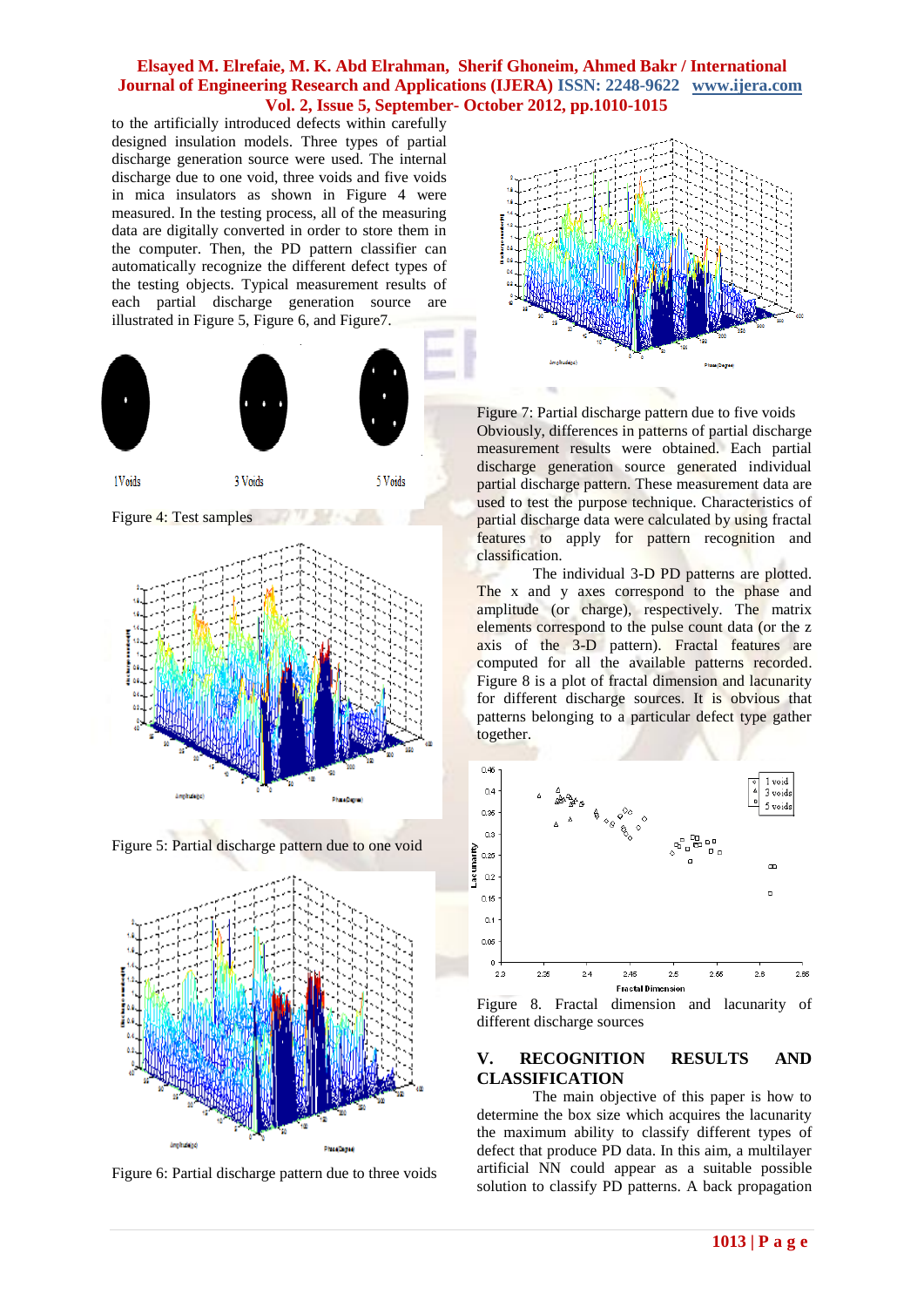neural network (BPNN) has been chosen because it is simple and easy to change the number of hidden layers and the number of neurons. The neuron number of its input is determined by the number of fractal features. The number of neurons in the hidden layer depends on the number of the input data. The neuron number of output layer is determined by the number of defects to be identified, which are three in this study. To demonstrate the recognition ability, 30 sets of PD patterns are used to test the proposed PD recognition system. The NN-based PD recognition system randomly chooses 20 sets from the data as the training data set, and the rest of the sets as testing data. In order to determine the optimum value of lacunarity which has the maximum ability to discriminate between different PD sources, combinations of fractal dimension and lacunarity were used for the training of the neural network. Table I shows the accuracy of classification of the proposed system with the different combinations.

It is obvious that the ability of NN-based PD classification system depends upon the length of the box side. The classification accuracy starts to increase with increasing the box size that has been used to determine the lacunarity. The classification accuracy reaches maximum at  $L = 10$  and then started to decrease. This result emphasizes that the using of large value of L will increase the computation time without any improvement to the classification accuracy. Therefore limited values of L can be used to calculate the fractal dimension and lacunarity.

TABLE I Accuracy of Classification According to Different Values of Lacunarity which Have Been Used in Combination with Fractal Dimension

| Box length to calculate the | <b>Recognition</b> |
|-----------------------------|--------------------|
| lacunarity                  | rate $(\% )$       |
| $\overline{c}$              | 30                 |
| $\overline{4}$              | 50                 |
| 6                           | 60                 |
| 8                           | 80                 |
| 10                          | 100                |
| 12                          | 90                 |
| 14                          | 70                 |
| 16                          | 80                 |
| 18                          | 70                 |
| 20                          | 60                 |
| 22                          | 50                 |
| 24                          | 50                 |
| 26                          | 60                 |
| 28                          | 60                 |
| 30                          | 50                 |
| 32                          | 40                 |
| 34                          | 40                 |
| 36                          | 40                 |
| 38                          | 40                 |
| 40                          | 30                 |

# **VI. CONCLUSIONS**

Analysis of PD patterns and identification of discharge sources are important tools for the diagnosis of HV insulation system. Through the last decades, several features including the fractal geometry have been used to characterize the PD patterns. Calculating the fractal features like the fractal dimension and lacunarity depends on the box counting technique. This technique is based on covering the PD pattern with boxes having different sizes. Increasing the box size leads to increasing the computational time. Therefore this paper is an attempt to investigate the effect of box size on the ability of fractal features to discriminate between different PD sources. A NN-based PD pattern recognition method was used for this purpose. The obtained results show that the fractal dimension alone is not sufficient to discriminate between different PD sources. On the other hand, lacunarity is more efficient for this purpose. But the ability of lacunarity depends upon the size of the box which used to calculate the value of lacunarity. Classification accuracy increases with increasing the box size to certain length and then starts to decrease. It is important to note that the value of box size which acquires the lacunarity its maximum ability of classification is very small compared to total size of the full PD pattern. Based on this result a limited value of box size could be used to generate the fractal features which will reduce the computational time significantly.

# **REFERENCES**

- [1] E. Kuffel, W.S. Zaengl and J. Kuffel, "High Voltage Engineering Fundamentals". 2nd, Butterworth – Heinemann, 2000
- [2] S. Rudd, S. D. J. McArthur and M. D. Judd "A Generic Knowledge-based Approach to the Analysis of Partial Discharge Data", IEEE Transactions on Dielectrics and Electrical Insulation Vol. 17, No. 1; February 2010.
- [3] Z. Zhao, Y. Qiu, and E. Kuffel, "Application of Fractal to PD Signal Recognition," IEEE International Symposium on Electrical Insulation, April 2002, pp. 523-526.
- [4] L. Jian, T. Ju, S. Caixin, L. Xin, and D. Lin, "Pattern Recognition of Partial Discharge with Fractal Analysis to Characteristic Spectrum," International Conference on Properties and Application of Dielectric Materials, Vol. 2, June 2000, pp. 21-26.
- [5] K. Zalis, "Applications of expert systems in evaluation of data from partial discharge diagnostic measurement," in Proc. 7th International Conf. Properties and Applications of Dielectric Materials, pp. 331-334, June 2003.
- [6] Muhamad Mansor, Prodipto Sankar Ghosh & Ahmad Basri Abdul Ghani ," PD Patterns